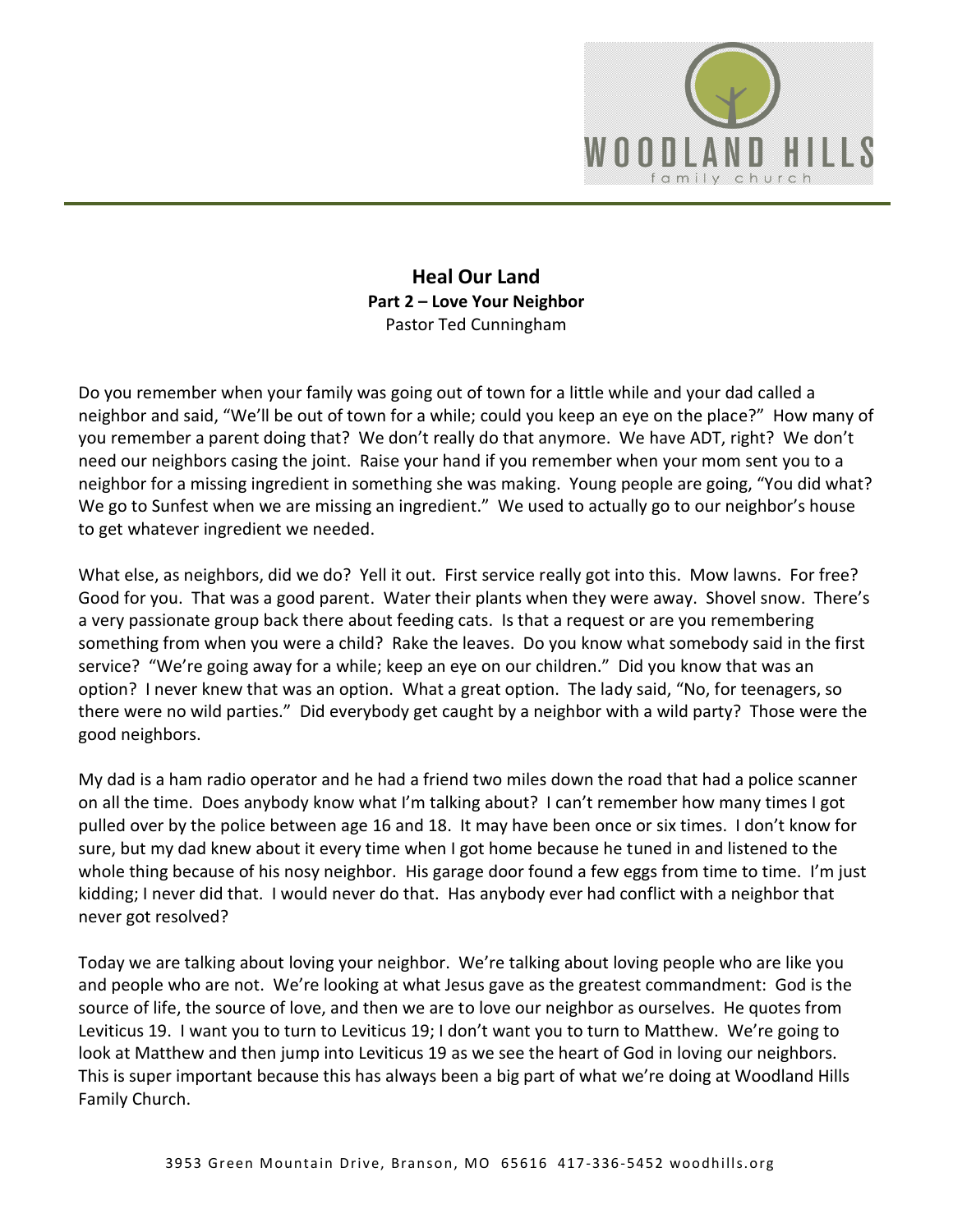Every week, we're thinking about environments and experiences for two people. There are only two people in here today. We have family members. Some have been here for 14, going on 15 years. And we have a lot of guests. So, we have **members and guests**. Our desire has always been to show love and kindness and think through both people here.

Some of you may have gone to a church growing up where the focus was on the membership. Everything was done with the members in mind. I'm seeing some people nodding at me right now. It was all about what we wanted, what we desired. But, we're thinking through every week and we spend a lot of time thinking through the guest.

I don't know if you were in this service last week, but we had three tour busses. We ran out of room. The last two Sundays, we've had right at 1,950 people on campus, so we are trying to figure out what to do. It just seems rude to not allow tour busses in our church. I don't know how we would keep them away. They find the coupons, right? I don't know how they do this, but… One bus showed up late and they all went over to the chapel and enjoyed that environment. There were several people in the second service last week that usually go to the first service. They walked up to me and said, "I don't know anybody here!" and I'm like "Neither do I!"

You hear that a lot more at Woodland Hills because we have a lot of guests. We desire to make sure that this isn't a VIP club. In the 90s, we rebelled against this and church leadership rebelled against just taking care of membership. The church growth movement was ignited and we started to think only about the guests. We believe a healthy church loves and cares for both member and guest.

I went to a restaurant with my family a couple of years ago in Springfield. It was a new restaurant and we were excited to try it out. We walked in and got a table. The place was packed and the service was just not there. We weren't getting food. But they made this huge mistake of putting a VIP table in the middle of the restaurant. The chef and the sous chef and all the staff would walk out every five to ten minutes with like a seven-course meal that they were serving all these VIPs. They were explaining the food… Our waitress got so embarrassed that she didn't even come by our table anymore.

An hour later, we still didn't have food. Every time the chef brought out new food, you could see it in the whole restaurant. We were all very frustrated. I looked at the guy next to me and said, "I'm going to tackle him the next time he comes out. Whatever comes out of that kitchen is coming to this table." We left and Amy and I, as church leaders, in our hearts, were thinking, *They were prepared for somebody tonight, but they weren't prepared for us.* 

Some of you may have felt that way in a church before. They were prepared for the members, but they weren't prepared for you.

Growing up, we went to a church that when you were a guest at the church, we made you stand up and we put a guest sticker on you. We wanted everybody to know. We called them out. "Pegan is in the church today." Does anybody know what I'm talking about?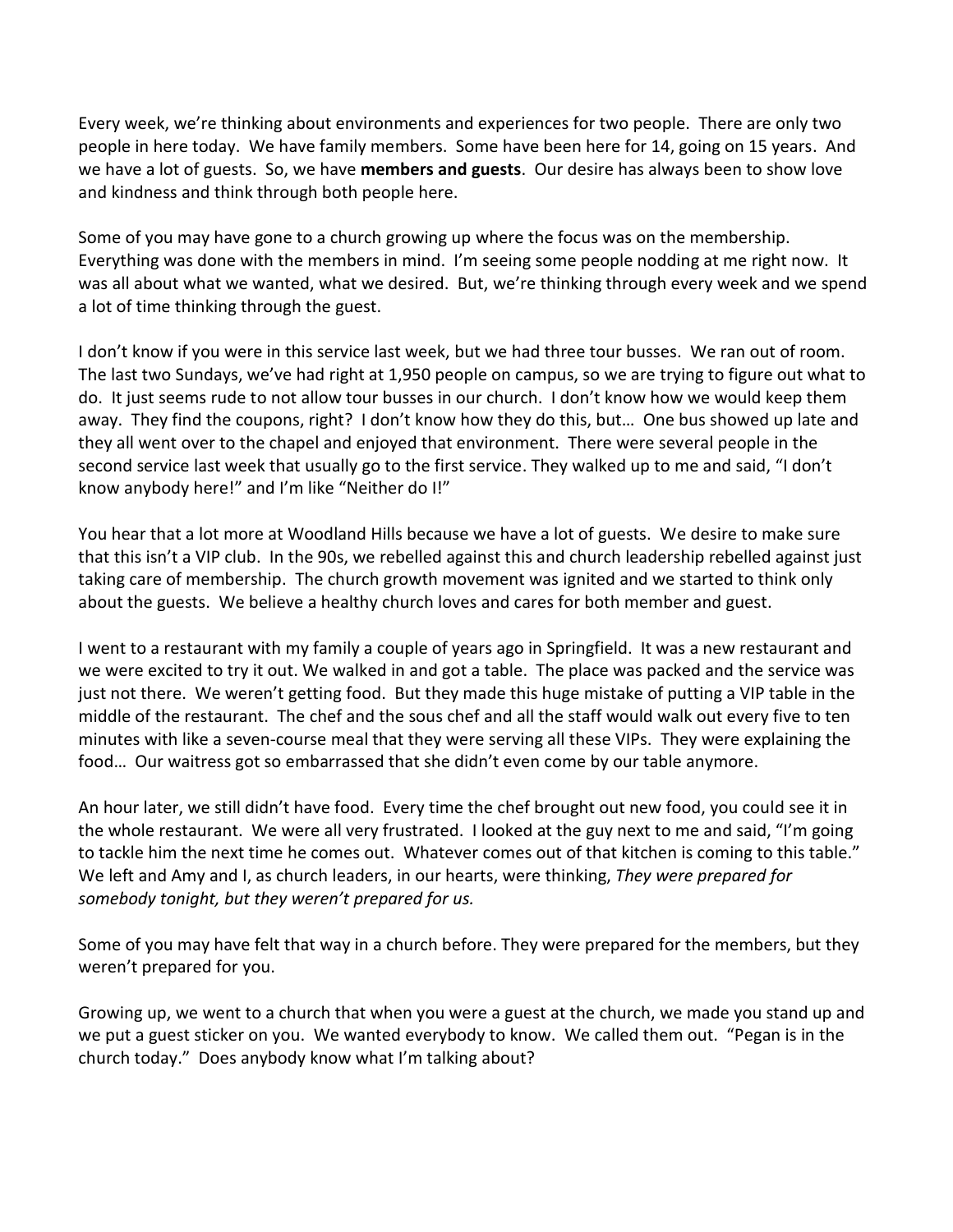It's never happened at a church I've been in, but I've heard about some churches that have songs they sing to guests. And they make the guests stand up and everybody sings to the guests. I thought we would try that this morning. No, we're not going to do that. Could you imagine everybody standing up and all of us singing "Be our guest, be our guest…" So long as there is breath in my lungs, that won't ever happen here I can promise you.

Our desire is to love those we know and we're comfortable with… Next week, when we look at *Love Your Enemy*, we are going to see that Jesus says there is no skill in loving easy-to-love people. That requires no skill. That's next week. This week we are talking about loving those people you get comfortable with and, at the same time, showing the same level of love to the people that maybe you don't.

Here's what Jesus said Matthew 22. We call this the Great Commandment. You have the Great Commandment and the Great Commission. Jesus gave the Great Commandment, speaking on love and the Great Commission is what, as followers of Jesus, we are called to go and do, making disciples of all nations. *[34](http://www.studylight.org/desk/?q=mt%2022:34&t1=en_niv&sr=1) Hearing that Jesus had silenced the Sadducees* (religious leaders)*, the Pharisees got together.* They wanted to trip Jesus up, asking him questions that they thought he couldn't answer. *[35](http://www.studylight.org/desk/?q=mt%2022:35&t1=en_niv&sr=1) One of them, an expert in the law* (the professor)*, tested him with this question: [36](http://www.studylight.org/desk/?q=mt%2022:36&t1=en_niv&sr=1) "Teacher, which is the greatest commandment in the Law?"*

I asked you to turn to Leviticus 19. If we look back at the law, that's like a snippet or what I would call a subunit of all the hundreds of laws that Jesus is going to quote from on loving your neighbor as yourself. But, we don't start there; we start with the source. Your neighbor is not your source of love. If you're having a difficult time with a neighbor, you don't look to them to make changes; you look within.

*[37](http://www.studylight.org/desk/?q=mt%2022:37&t1=en_niv&sr=1) Jesus replied: " 'Love the Lord your God with all your heart and with all your soul and with all your mind.'"* He is the source of love. God is love. We love because he first loved us. *[38](http://www.studylight.org/desk/?q=mt%2022:38&t1=en_niv&sr=1) This is the first and greatest commandment.* We have the ability to love and the capacity to love because we have been loved. [39](http://www.studylight.org/desk/?q=mt%2022:39&t1=en_niv&sr=1) "And the second is like it: 'Love your neighbor as yourself.'" You'll see that it is in quotes and we are going to go to Leviticus 19 in just a second, but stay here for a moment because Jesus is not teaching us, followers of Jesus, how to love ourselves. The idea here is not self-love; the idea here is general welfare. You and I know how to take care of our general welfare. We know how to feed ourselves. We know how to clothe ourselves. We know how to put shelter over ourselves and our family. We know that. Jesus is saying have the same concern for this person over here that you have for yourself. Be moved in your heart towards the person who needs food, shelter, and clothing. *[40](http://www.studylight.org/desk/?q=mt%2022:40&t1=en_niv&sr=1) "All the Law and the Prophets hang on these two commandments."*

So, here's the first of two big ideas this morning as we talk about loving your neighbor.

**We must be as concerned for the welfare of our neighbors as we are for ourselves**. This is very important. We are going to talk now about who your neighbors are. Who are the ones we are called to love? Before we jump into this, I want to make it very clear that we are speaking today from the church, not the government. We're speaking today about my role and responsibility as a citizen of heaven. Two weeks ago, we tackled what it means to be a citizen of heaven and a citizen of the United States.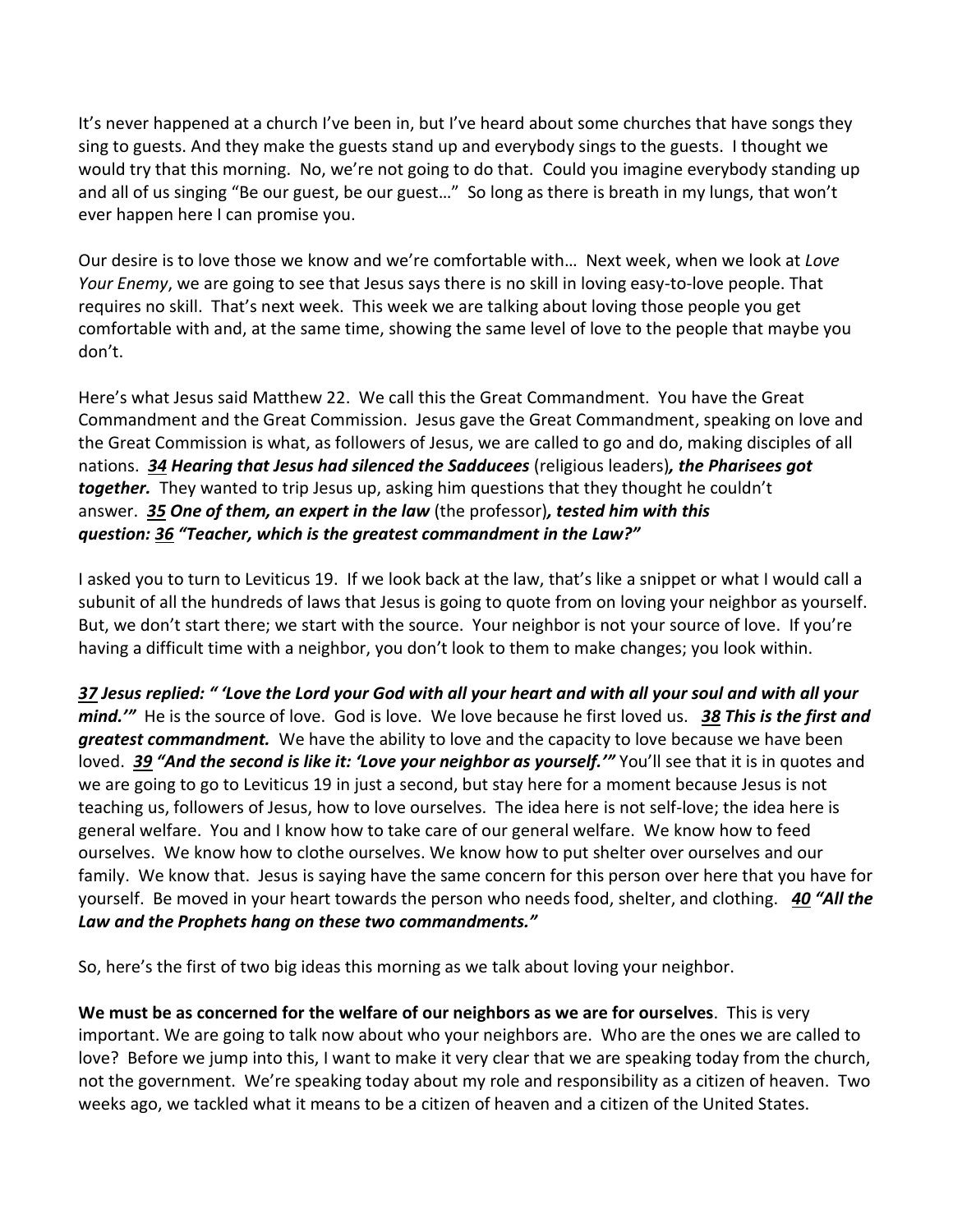Today, we're not talking about policies and strategies and what we're going to do. We're going to talk about that at the very end and how to pray for all of those in leadership. We are talking today about what is moved in your heart when this people group is mentioned. When someone you don't feel comfortable with is mentioned, what is going on in your heart? We're not talking about policies, politics, or government today.

So, let's look at who your neighbor is. **Your neighbors are young and old**. How many of you had a somewhat cranky person down the street? You hit the ball in their yard and they kept it. Did anybody have that type of a neighbor? Yes! Love that person right there. Love the one who just looks at all teenagers as riffraff. They just see you coming and say, "There's trouble right there." Your neighbors are young and old. I grew up in a very multi-generational neighborhood. We had senior adults all the way down to young families. We've kind of lost this idea of neighborhood, being neighbors to one another.

**Your neighbors are republican and democrats.** Your neighbors who have your same worldview and people who do not. I'm telling you these are the ones we are called to love.

Let's take it a step further because this gets close to home with what's going on in the news right now. **Your neighbors are Trump supporters and Trump protestors**. Right now… It's okay; I want you to go wherever the Lord leads you in this message. Some of you are wondering if you should I laugh or not; if that was meant to be funny or are we being serious. I can tell you that we are being very serious, but I'm asking you to stay focused on what the Lord is doing in your heart this morning.

When I look at Trump supporters and Trump protestors, I'll be honest with you... This isn't a democrat or republican thing. I was deeply saddened by the way Vice-President-Elect Pence was treated on Broadway this past weekend. It just saddened me and I'll tell you why. When I saw it on the news… If you haven't seen it, he and his daughter and nieces were booed at as they walked into Hamilton on New York's Broadway. It just killed me. And then at the end, the cast felt they needed to lecture him.

I've been watching this, as many of you have, and it took me back immediately to 1999. At that time, I was at a leadership summit at Willow Creek Community Church in Chicago, Illinois. Pastor Bill Hybels, a mentor of mine from a distance… I was 24 or 25 years old. I'm not in the mood to do math this morning; it's been a very challenging morning. So, I was very impressionable. He stood up… I could tell he was passionate that morning. I think it was day two of the conference. He had announced it that morning and it was in a letter in our packet when we got there that right after lunch. President Bill Clinton would be coming in to address thousands of evangelical Christians. He was going to do a Q & A with Bill Hybels. When that announcement was made, Pastor Bill Hybels had started receiving emails and letters from pastors saying, "I make no excuse for the fact that I hate that man."

Bill Hybels… It was like a John Wayne moment. He walked up on stage and he just asked all these Evangelical Christian leaders, "When did God change the hate rule? Somebody needs to help me with this." This was before lunch. We had to clear out for about two hours so the dogs could come in and they could have Secret Service clear the area.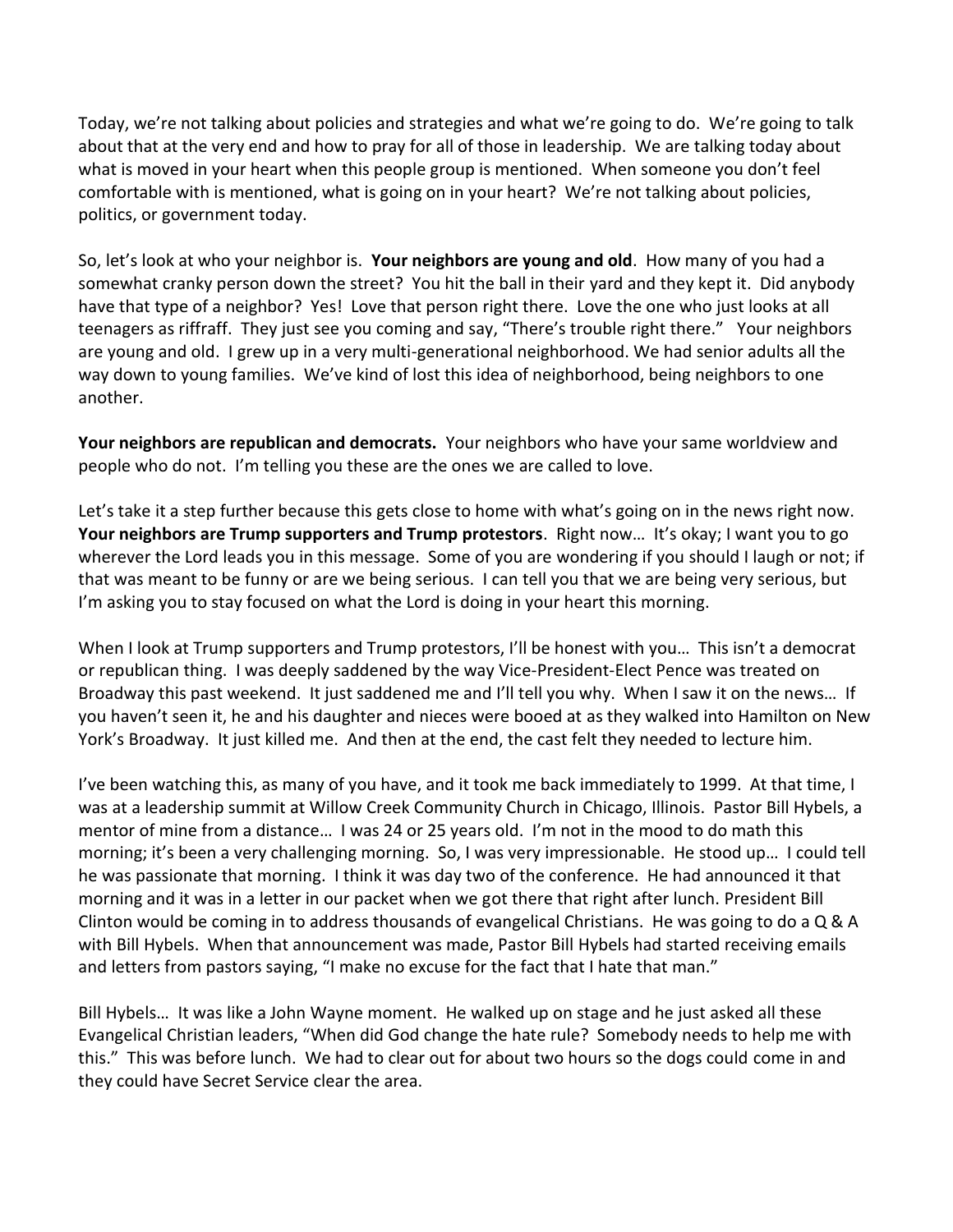He said, "Let me explain something to you. When the President of the United States walks out on this stage, you will stand up and show respect for the position of the office." He just went into it and I was just sitting there listening intently.

Some of you right now, I'm just asking the Lord and the Holy Spirit to call you by name with what's going on in your heart. When Bill Clinton walked out on stage, I sat there with thousands of Christian leaders. I was the youngest punk in the room. And I may have led out the charge, when he walked out on stage, to jump out of my seat and start applauding because I was told to.

I did it in the first service and I'll do it again. I hope you respond… I had to do this twice to get the proper response. I would hope that if Vice-President Joe Biden showed up to Branson, Missouri and went to a show in Branson, Missouri, one, he would most definitely not be booed and two, I hope that we would show him love and respect for the work he's done over the last eight years. Let's try it again. No, that was 50%. He just walked into a Branson show and our response is… (cheers and applause) Vice President Biden, this is your official welcome from Branson, Missouri. We welcome you to our city and we will show you the love and respect that comes with the office of Vice-President. We commit to that. I hope that's in your heart.

After the first service, somebody said, "I did it, but it wasn't in my heart." Isn't that where we're at though. Don't you feel that every morning you get up and you talk to people as you go through town…

**Your neighbors are Christians and Muslims.** Love your neighbor as yourself. Be as concerned for the general welfare of that other person as you are your person.

**Your neighbors are citizens and refugees**. Let me remind you again that we are not talking politics or policies. We're talking people. We're talking your neighbors.

**Your neighbors are citizens and immigrants.** Legal and illegal. Again, we're not talking policies or politics; we're talking people.

**Your neighbors are White and Native Americans**. I have a dear friend in this church who was ordained here earlier this year, Brad Hutchcraft. I enjoy sitting down with Brad. He has a great sense of humor. We enjoy ministry together. God has given him a passion and a heart for the Native Americans. As we were talking, I was asking him for all sorts of feedback and thoughts for this week. He sent me a bunch of stuff and this one really hit me and I want to share it with you. This is what Brad said. *"Those who have been our neighbors the longest are those who were here first, the Native Americans. The pilgrims recognized these neighbors and reached out to them, inviting them to the first Thanksgiving. In fact, if it hadn't been for them loving us enough to teach us key tips to surviving in this new land, the original settlers most likely wouldn't have survived. They were at the first Thanksgiving, but have been absent from the table ever since."*

**Your neighbors are black and white**. If you have been around this area for any length of time and have driven south on 65 and hit Harrison, Arkansas, you more than likely have seen a billboard that looks like this. The billboard says, "It's not racist to love your people. White Pride Radio.com."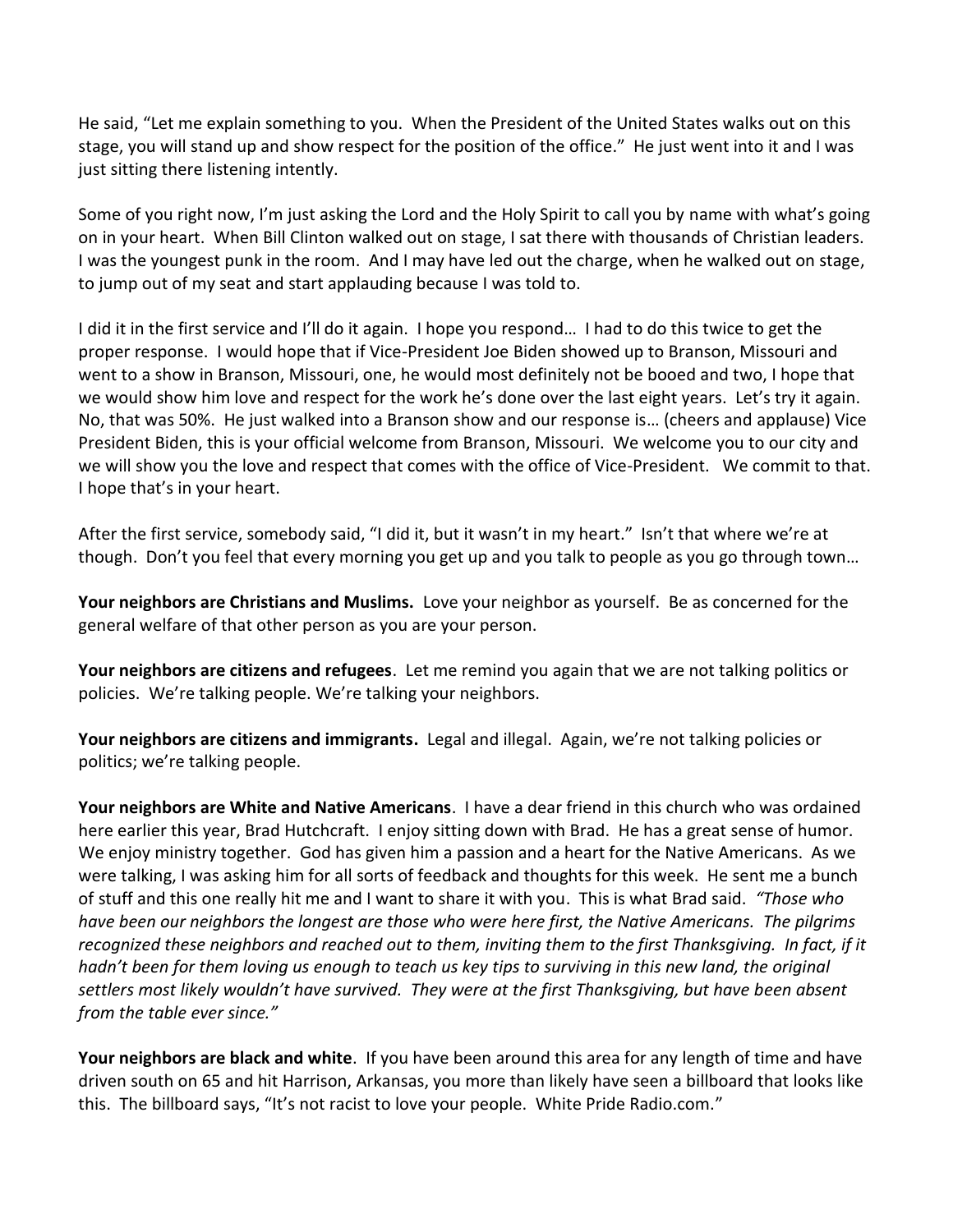I hope, follower of Jesus, that this absolutely breaks your heart. I hope you drive by this and are frustrated or whatever the language is: disgusted, angered… I hope when you see people coming against people of another race… You may be thinking it's not racist to love your people. Here's the next big idea for the morning.

**It is not racist to love your people, but it is racist to love only your people**. That's exactly what we are going to see in Leviticus 19. As God is sharing with the Israelite, he's saying you're to have a love for your countrymen, you're to have a love for your people, but what we are going to see is the heart of God for all people. When it says love your neighbor as yourself, it's speaking of all people.

Let's look at Leviticus 19. You'll remember we were in this text when we went through the Book of Ruth. We looked at the gleaning laws. This text starts off with the gleaning laws. *[9](http://www.studylight.org/desk/?q=le%2019:9&t1=en_niv&sr=1) "'When you reap the harvest of your land, do not reap to the very edges of your field or gather the gleanings of your harvest. [10](http://www.studylight.org/desk/?q=le%2019:10&t1=en_niv&sr=1) Do not go over your vineyard a second time or pick up the grapes that have fallen. Leave them for the poor and the foreigner. I am the Lord your God.'"* In other words, your harvesting is taking care of your general welfare, feeding your family, feeding families within your community. God's heart for this was as you harvest, don't only be thinking about yourself and your family, be thinking about others. He put it into the law. This is his heart.

Then he goes on to how to love your people, how to love your fellow Israelite. It goes on to say, *[11](http://www.studylight.org/desk/?q=le%2019:11&t1=en_niv&sr=1) "'Do not steal. Do not lie. Do not deceive one another.'"* This is in the law. *[12](http://www.studylight.org/desk/?q=le%2019:12&t1=en_niv&sr=1) "'Do not swear falsely by my name and so profane the name of your God. I am the Lord.*<sup>*'''*</sup> You are going to see "your people" and "I am the Lord" throughout this whole text. *[13](http://www.studylight.org/desk/?q=le%2019:13&t1=en_niv&sr=1) "'Do not defraud or rob your neighbor. Do not hold back the wages of a hired worker overnight. [14](http://www.studylight.org/desk/?q=le%2019:14&t1=en_niv&sr=1) Do not curse the deaf or put a stumbling block in front of the blind, but fear your God. I am the Lord.'"* He is the source of all life and the source of all of this loving one another. *[15](http://www.studylight.org/desk/?q=le%2019:15&t1=en_niv&sr=1) "'Do not pervert justice; do not show partiality to the poor or favoritism to the great, but judge your neighbor fairly. [16](http://www.studylight.org/desk/?q=le%2019:16&t1=en_niv&sr=1) Do not go about spreading slander among your people. Do not do anything that endangers your neighbor's life. I am the Lord.'"* It's very clear. We are seeing the heart of God here.

## *[17](http://www.studylight.org/desk/?q=le%2019:17&t1=en_niv&sr=1) "'Do not hate a fellow Israelite in your heart. Rebuke your neighbor frankly so you will not share in their guilt. [18](http://www.studylight.org/desk/?q=le%2019:18&t1=en_niv&sr=1) Do not seek revenge or bear a grudge against anyone among your people, but love your neighbor as yourself. I am the Lord.'"*

You're thinking, *Okay so we just talked about your people and how to love your fellow Israelites. That's what Jesus is quoting, Ted.* That part there is speaking of loving your fellow Israelite. Go down a little bit further to Verse 33.

*[33](http://www.studylight.org/desk/?q=le%2019:33&t1=en_niv&sr=1) "'When a foreigner resides among you in your land, do not mistreat them. [34](http://www.studylight.org/desk/?q=le%2019:34&t1=en_niv&sr=1) The foreigner residing among you*…'" Again, this is the heart of God. *'"…must be treated as your native-born. Love them as yourself, for you were foreigners in Egypt.'"* I always love historical prospective. History always takes us back to a place where we need to be reminded. Remember how you were treated as slaves in Egypt. Remember how you wanted to be treated. Remember how you wanted to be cared for.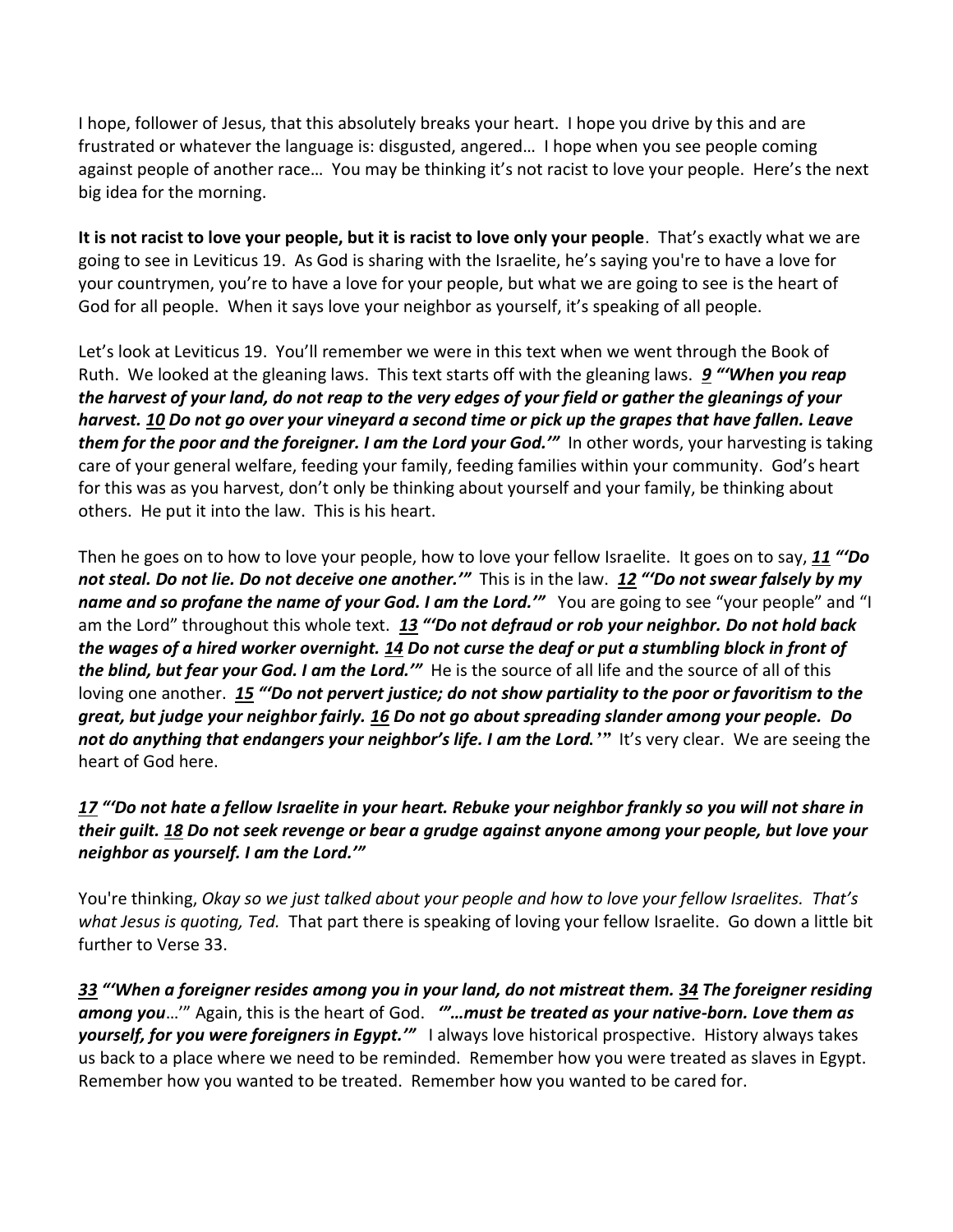*"'I am the Lord your God.'"* So, not only should you be concerned for yourself and your neighbors, but let me give you a few more of these big ideas.

**We should be concerned for the welfare of immigrants and citizens**. Again, when you see it on the news… And some of you are like *We're building a wall; we're sending them out of here*. I hope that your heart is that not one immigrant in our country would ever be mistreated under any circumstance. Again, we're not talking politics or policies right now; we're talking about the heart. We're talking about what happens in your heart when you hear immigrant mentioned.

**We should be concerned for the welfare of refugees and citizens**. Again, we're not dealing with how they come into the country or how many of them come into the country. We are talking specifically about the person.

Amy's grandparents lived in Owatonna, Minnesota pretty much their whole lives. When the Somalian refugees were coming into our nation, tens of thousands of them were placed in Minnesota. A lot of them ended up in Owatonna, Minnesota. So, here you have this white, upper farming community, and at the end of the street is an apartment complex. The saddest part for me through the whole thing was no one ever worked with this community and the refugees coming in, teaching them how to be neighbors. I have to be honest with you. I don't think teaching them how to be neighbors is the responsibility of the government. It's the responsibility of the church, teaching them how to love because they didn't know what to do or how to handle it. Talk about two completely different ways of life.

Now we are dealing with Syrian refugees. I want to encourage you, follower of Jesus, to not get caught up in the policies to the point where your heart turns bitter. We, as followers of Jesus, do not live in fear. We live in love. We don't make decisions on how we value a person based on fear. We make decisions on how we value a person based on love.

If I can be super honest with you for just a second, I am very, very, very proud of my Southern Baptist brothers and sisters in Christ. We are not a Southern Baptist church, but I'm friends with many of them… and that's okay. In their convention this summer, they made the decision to be the church. Southern Baptists started adopting Syrian refugee families. This is directly out of the proclamation they made. They said, "We want to encourage Southern Baptist churches and families to welcome and adopt refugees into their churches and homes as a means to demonstrate to the nations that our God longs for every tribe, tongue, and nation to be welcomed at his throne." I am proud of you guys. I am proud of you for stepping up and being the church.

My new friend, Pastor Bryant Wright from Johnson Ferry Baptist Church… I was with them a couple of weeks ago. Their church has adopted ten Syrian refugee families. You'll read about this in the New York Times and it's in all the newspaper. The media doesn't know what to do with the church that starts loving refugees, especially when they have labeled the church a hate group. They really don't know what to do with the church taking a strong stance on the unborn, a church taking a strong stance on traditional family and marriage. They don't understand and I'm convinced the church alone, without government help, can help the Syrian refugees in our nation.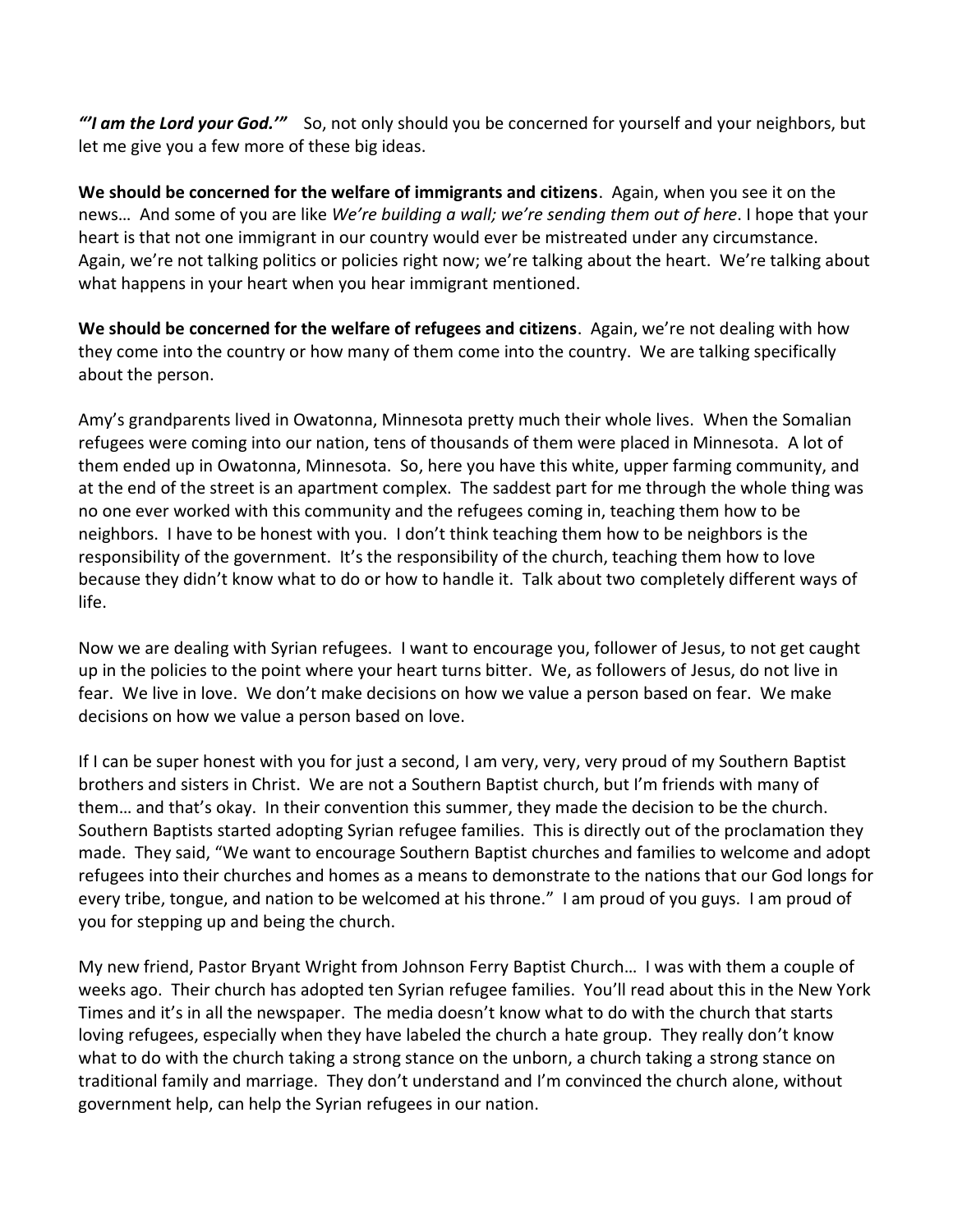This is one family I want to introduce you to. This Anwar and Deline. We don't know their last name. They are keeping their faces and their last name hidden for fear of reprisals against family back in Syria. They fled the bombing of their home town in 2012, crossed over into Jordan, and now they find themselves in the suburbs of Atlanta. This family came with two children and they had another child in August. Anwar has heart problems, but he's excited to get that heart surgery taken care of so that he can get back to work. He hasn't been watching the news in our nation and all the hatred that's being spun out there every single day for all of us to absorb and take into our hearts and lash out with. He's not been watching it and do you know what he says? He says since coming to America, all he has experienced is love. Where did he experience that love? The church.

Do you know what impresses me about this picture? This right here is William Stocks. He is a 23-yearold, white republican from Alabama. I would like to repeat that for you for just a moment. He is a 23 year-old millennial from Alabama. I'm letting the policy be other there today and we're talking about the people and we're talking about our hearts. Do you know what he does? He shows up after work to teach this family English. This is in his heart. This is his desire. He wants to care for these people. Everything you see in this kitchen has been donated to this family. They already have one of the families completely off government support and their desire is to help all these families off government support and even if the church has to keep helping them, eventually, they want them to assimilate. This is the heart of the church.

For some of you right now, your politics and your passion for keeping our nation safe is getting in the way of what God is wanting to do in your heart today. Your 24-hour news cycle has been crushing your soul and you need to be praying, "Holy Spirit, call me by name on my heart towards people of every tribe, tongue, and nation." That's what needs to be happening today.

Dr. Russell Moore, speaking on behalf of the Southern Baptists, said this. *"It's not unusual that we have politicians timid in the face of fear."* I'll remind you, follower of Jesus, we are not supposed to be timid in the face of fear. We are supposed to be love in the face of fear. *"But the task of the church is a different one. The church is called to see the image of God in all people…"* We said this in number three of the four… NOTA was the most watched message in our church's history. *None of the Above* was right before the election. And we were fired up and ready to go. We stated what we believed and number three was we believe all men and women are created in the image of God and they have automatic value. This is the job of the church. The church is called to see the image of God in all people. *"…and to minister Christ's presence to all people. That's what churches are doing."*

So, can I ask you, for application this morning, that you would begin to show concern for the welfare… This is what it means to love your neighbor: that you would be as concerned for the welfare of your black neighbor as you are for your own family. That you would be as concerned for the Native American as you are for your family. Whatever the nationality, whatever the ethnicity, would you ask the Lord to work in your heart today that you would be concerned for the welfare of all your neighbors as you love them.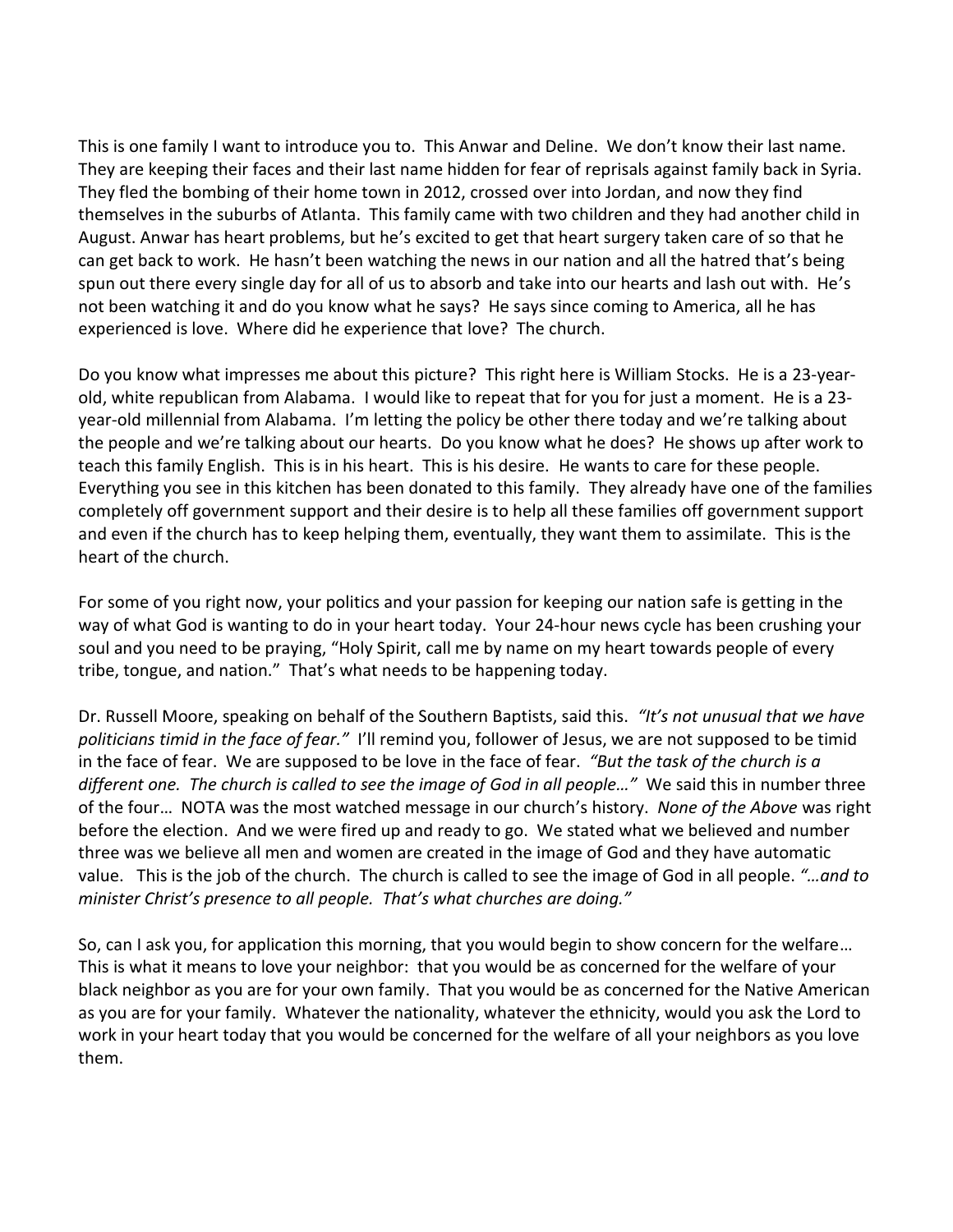Here are some of the prayers: Would you ask the Lord to grow your heart in love for the young man wearing a black lives matter t-shirt? You are going to turn on the television and you are going to see protests and you're going to be concerned that they are stopping traffic, etc. Lord, right now, I want you to work on what's going on in the heart.

I talked to a man after the first service. He said, "Since I got saved, the Lord has really been working on my heart with racism. I was all about white pride. I get that, but what I've found as the Lord has been changing my heart is it's like complete and whole reprogramming for me. What I didn't realize this morning was that I was taking that same anger towards the immigrant and towards the refugee."

Would you ask the Lord to grow your heart in love for the immigrant and the refugee? Again, we are talking people, not policies.

This next one is a long prayer and I hope you're praying for our current president and our next president and for our current vice-president and next vice-president. Would you ask the Lord to guide our government leaders, our military leaders, and law enforcement officers as they promote good and punish evil here at home and around the world? Would you begin praying for that now?

This isn't my job. I'm a pastor of a church. Law enforcement within here today, they have one task if you were to boil it down to one statement. Their job is to promote good and punish evil. We need to be as concerned about their lives, we need to be as passionate about praying for them as we are in how God is working in our hearts in all other groups.

The Apostle Paul dealt with this between Jew and Gentile, between the group of the circumcision and the group of the uncircumcision. In Ephesians 2, it says *[11](http://www.studylight.org/desk/?q=eph%202:11&t1=en_niv&sr=1) Therefore, remember that formerly you who are Gentiles by birth and called "uncircumcised" by those who call themselves "the circumcision" (which is done in the body by human hands)— [12](http://www.studylight.org/desk/?q=eph%202:12&t1=en_niv&sr=1) remember that at that time you were separate from Christ, excluded from citizenship in Israel and foreigners to the covenants of the promise, without hope and without God in the world. [13](http://www.studylight.org/desk/?q=eph%202:13&t1=en_niv&sr=1) But now in Christ Jesus you who once were far away have been brought near by the blood of Christ.*

And I take you to this final verse today in Ephesians 2. *[14](http://www.studylight.org/desk/?q=eph%202:14&t1=en_niv&sr=1) For he himself* (Jesus) *is our peace, who has made the two groups one…* 

I believe it's not the role of government to solve racial reconciliation in our country; it's our job. It's the job and the role of the church to make two groups one. We believe Jesus is the way, the truth, and the life, and no one comes to the Father except through Him.

## *…and has destroyed the barrier, the dividing wall of hostility…*

I am asking, in my own heart… I'll be honest with you. I think the thing that fired me up more than anything was what happened in New York City with Pence. I was ready to go. I was rolling up my sleeves like it's on. Then I'm like "No, no, I'm actually preaching about this this weekend. I should probably bring it down a notch. I'm not going to send out a tweet."